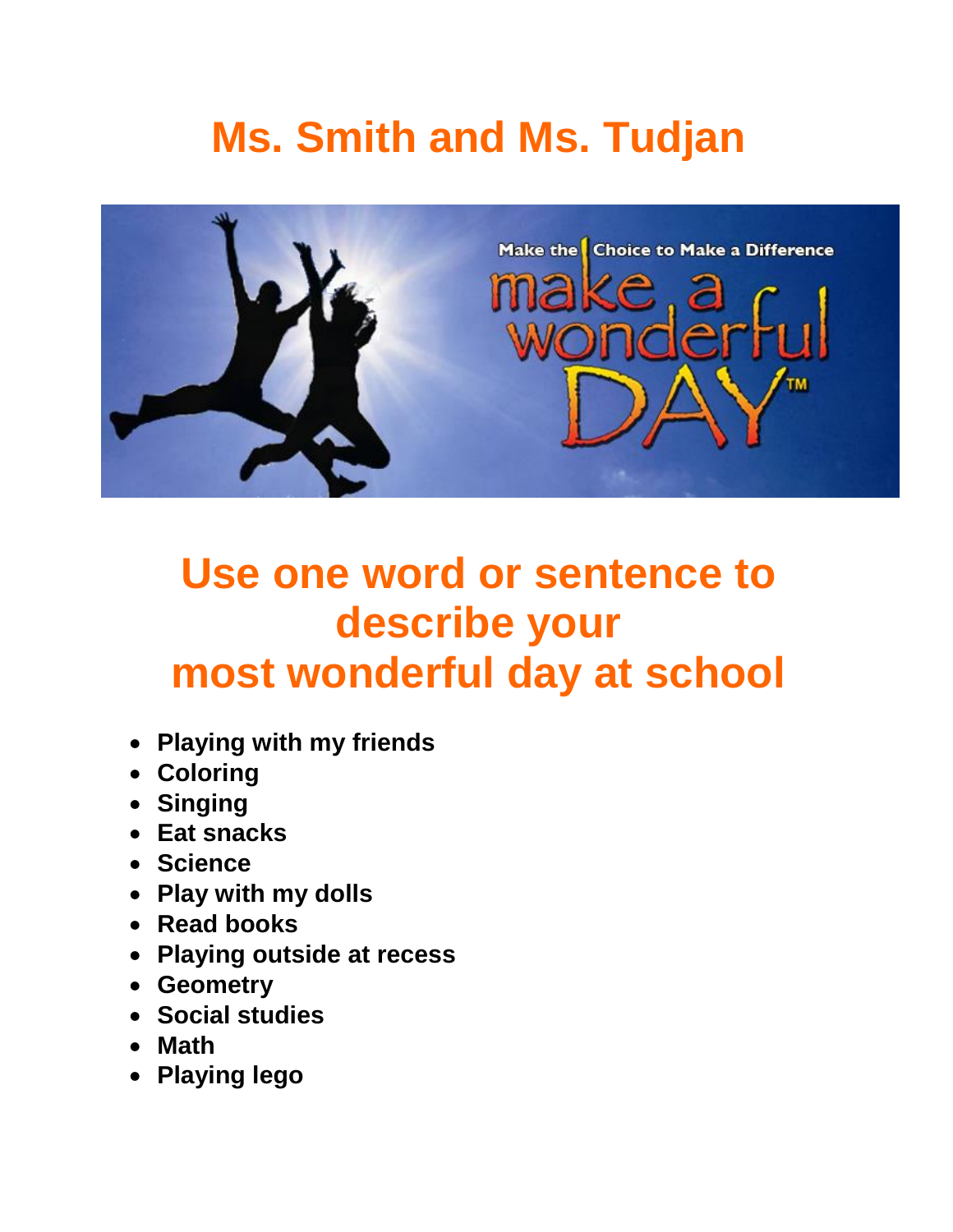- **Playing with a Smart Board**
- **Playing soccer at recess**
- **Playing with my stuffy at recess**
- **Winter Carnival**
- **Science experiments**
- **Work from my teacher**
- **Ice cream day at school**
- **Watching movies**
- **Rollerskating**
- **Banana split day**
- **Smart table**
- **Health Centre**
- **Art**
- **Drawing**
- **Writing Stories**
- **Crafts at school**
- **Science Experiments**
- **Adding and subtracting**

### **Title and Hook Ideas**

- **A Happy Kiddy Day**
- **A Happy School Day**
- **Wonderland Day**
- **Happy Ice Cream Day**
- **Happy Carnival Day**
- **Happy Archeologist Day**
- **Wonderful Recess Doodly Doo**
- **Happy Donkey Day**
- **Jumping on the bouncy castle**
- **I Went to a Fun Carnival**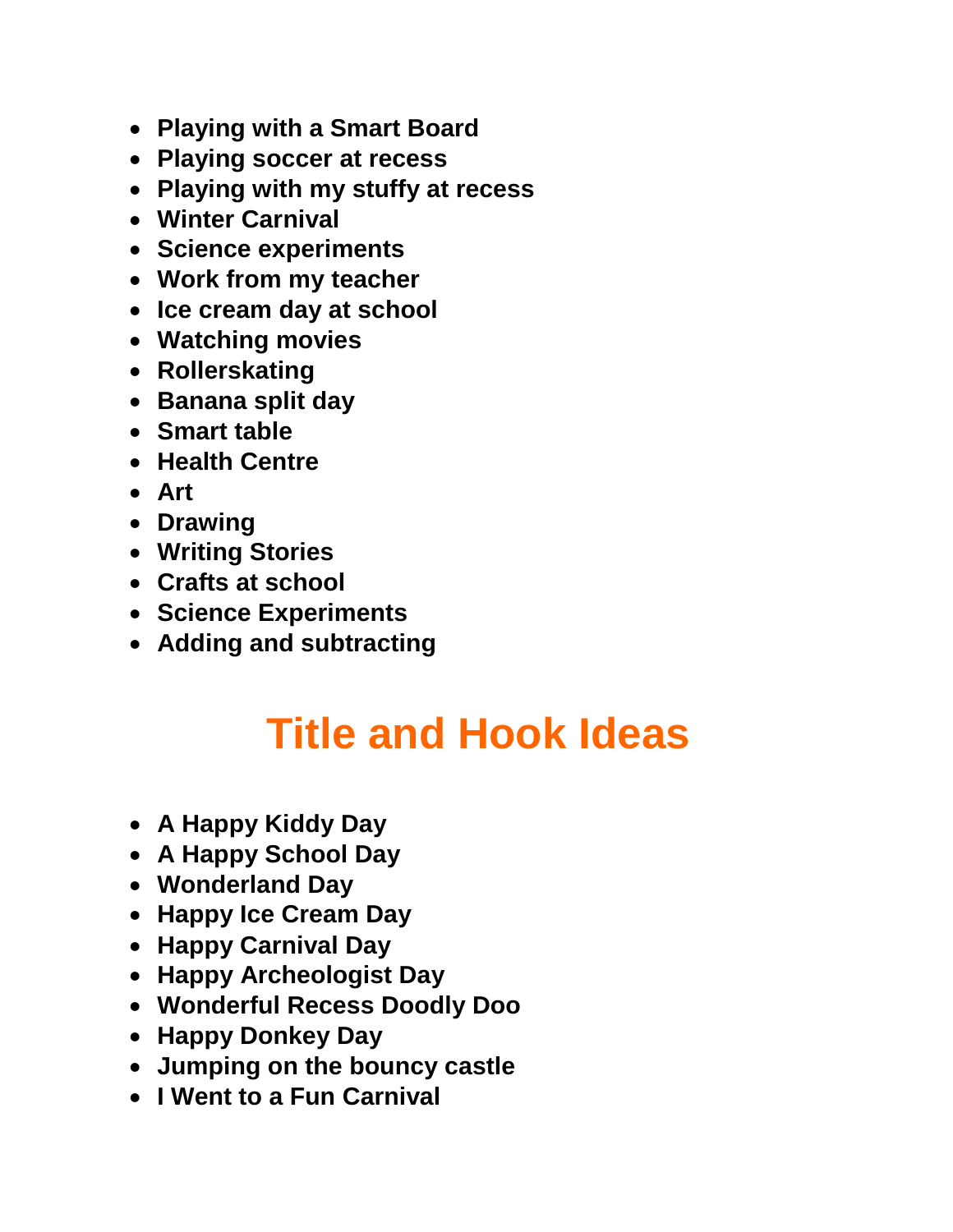- **Happy Funky Day**
- **Happy Kiddy Ice Cream Doodley Doo Bouncy Castle Day**
- **Happy Kiddy Doodley Doo Day**
- **Happy Kiddy Doodley Doo Bouncy Wouncy Castle Ice Cream Day**

# **Possible Lines in the Song**

**At Eugene Cost the skys are blue.**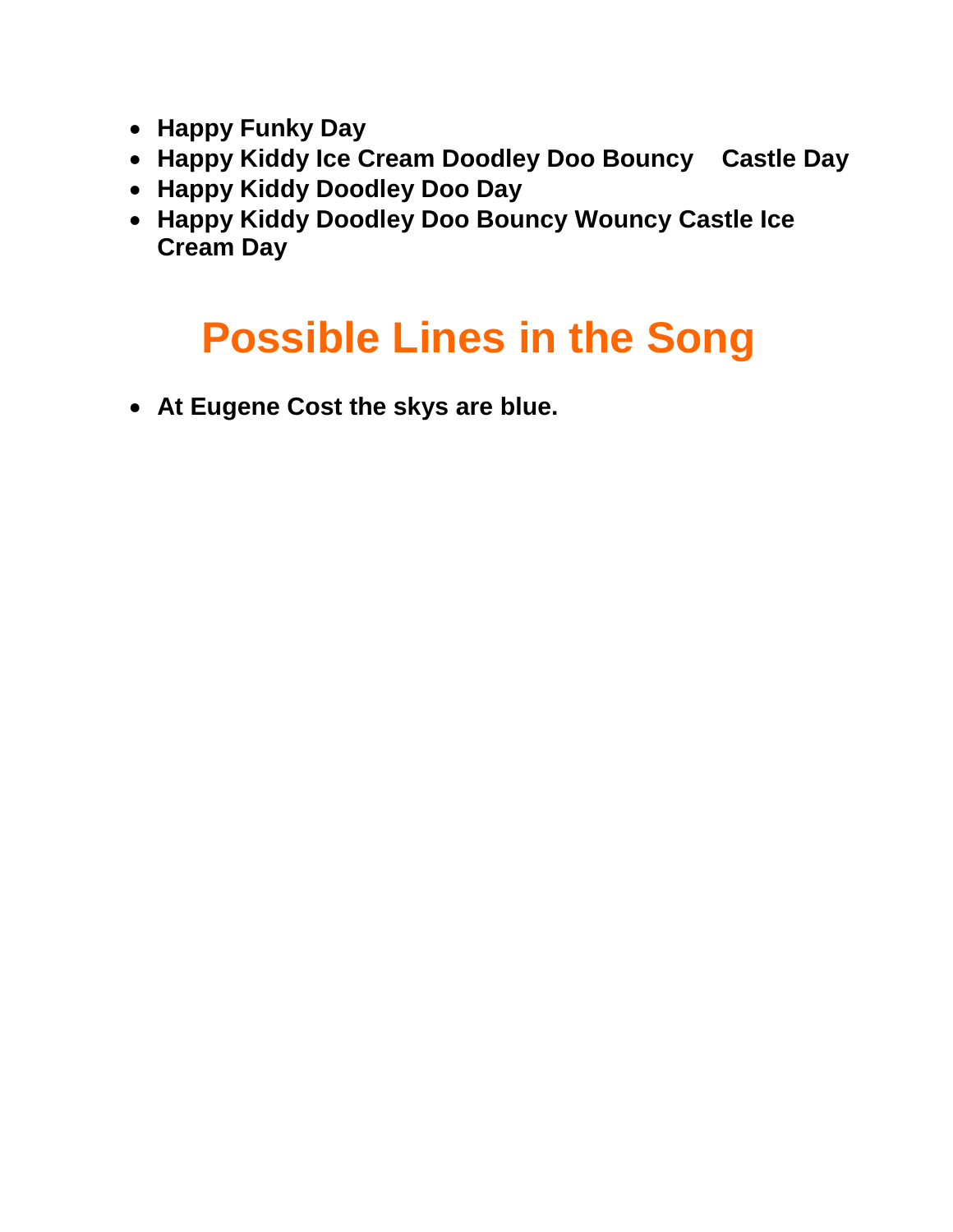

### *A Happy Kiddy Doodley Doo Bouncy Wouncy Castle Ice Cream Day*

Written April 13, 2010 at Eugene Coste School by Suzanne Harris-Smith's ECS and Brenda Tudjan's Grade 2 Classes, Molly Hamilton, Anthony Burbidge

#### **Verse 1**

**I love to spend time reading It's what I love to do I love to spend time drawing Yep, it's really true**

#### **Chorus**

**A Happy Kiddy Doodley Doo A Bouncy Wouncy Castle Ice Cream Day A Happy Kiddy Doodley Doo A Bouncy Wouncy Castle Ice Cream Day**